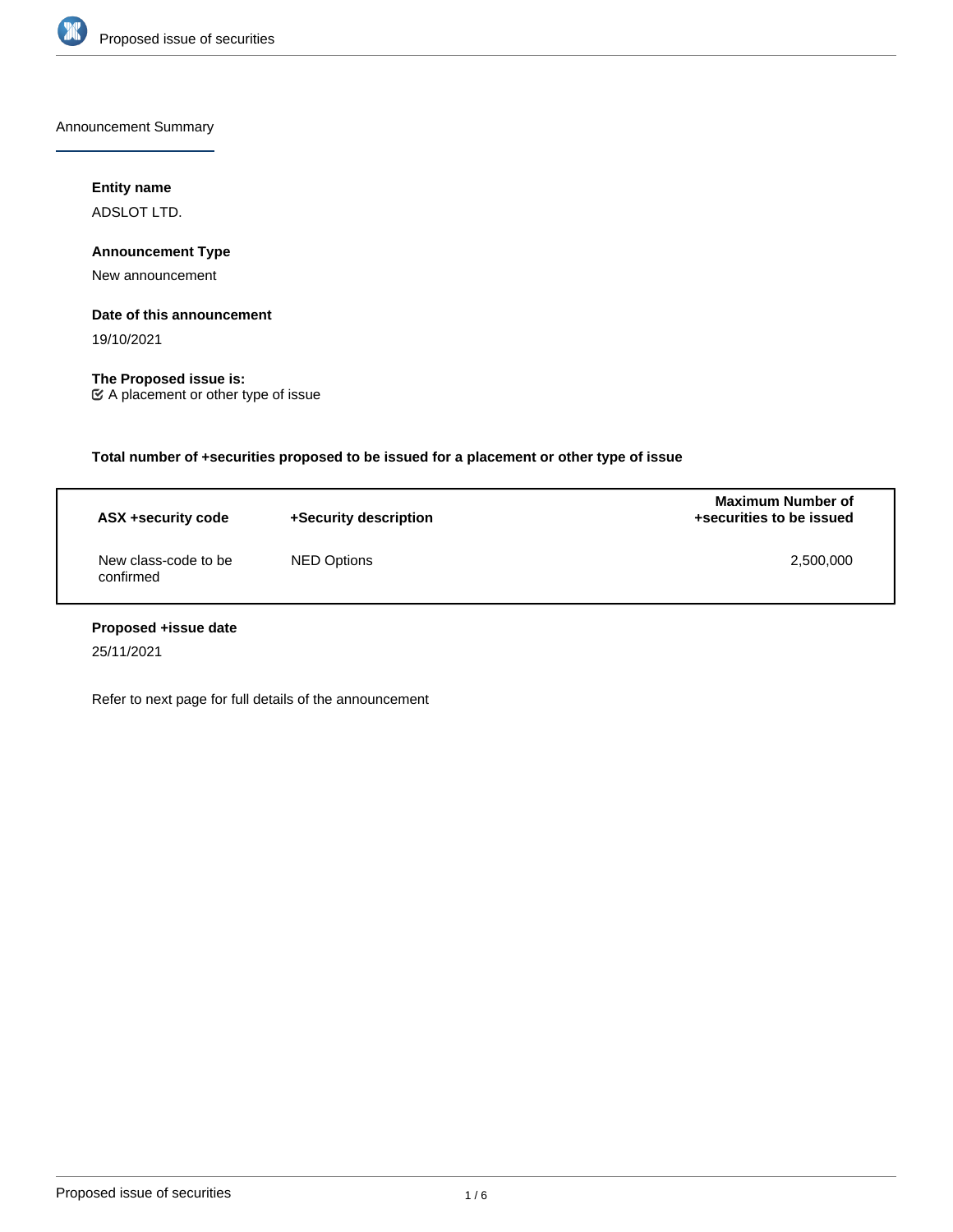

Part 1 - Entity and announcement details

# **1.1 Name of +Entity**

ADSLOT LTD.

We (the entity named above) give ASX the following information about a proposed issue of +securities and, if ASX agrees to +quote any of the +securities (including any rights) on a +deferred settlement basis, we agree to the matters set out in Appendix 3B of the ASX Listing Rules.

If the +securities are being offered under a +disclosure document or +PDS and are intended to be quoted on ASX, we also apply for quotation of all of the +securities that may be issued under the +disclosure document or +PDS on the terms set out in Appendix 2A of the ASX Listing Rules (on the understanding that once the final number of +securities issued under the +disclosure document or +PDS is known, in accordance with Listing Rule 3.10.3C, we will complete and lodge with ASX an Appendix 2A online form notifying ASX of their issue and applying for their quotation).

**1.2 Registered Number Type**

**Registration Number**

70001287510

**1.3 ASX issuer code**

ADS

ABN

**1.4 The announcement is**

New announcement

### **1.5 Date of this announcement**

19/10/2021

**1.6 The Proposed issue is:**

 $\mathfrak{C}$  A placement or other type of issue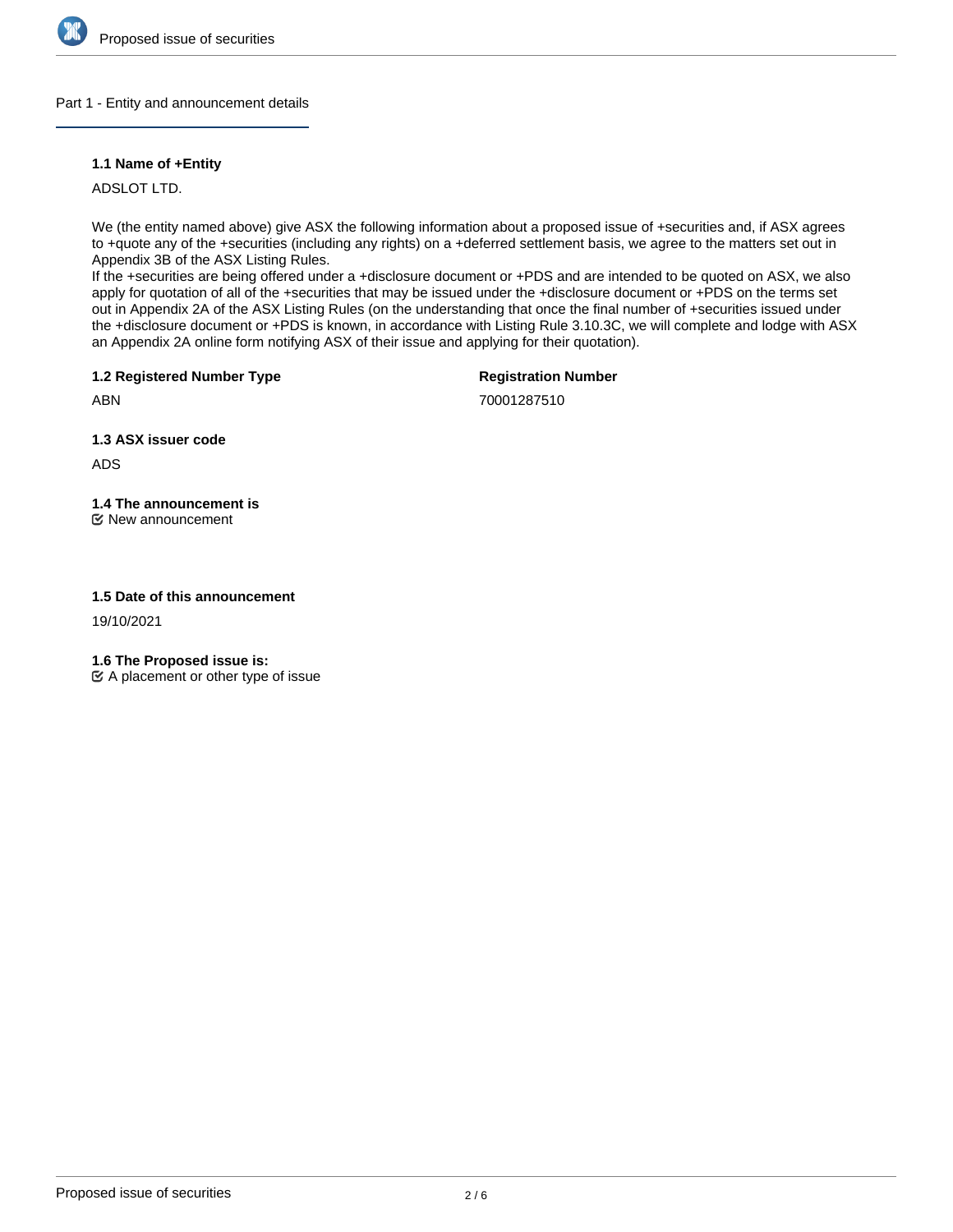

Part 7 - Details of proposed placement or other issue

Part 7A - Conditions

**7A.1 Do any external approvals need to be obtained or other conditions satisfied before the placement or other type of issue can proceed on an unconditional basis?** Yes

7A.1a Conditions

| <b>Approval/Condition</b> | Date for determination | Is the date estimated or | ** Approval             |
|---------------------------|------------------------|--------------------------|-------------------------|
| +Security holder approval | 23/11/2021             | actual?                  | received/condition met? |
|                           |                        | $\mathfrak{C}$ Actual    | No                      |

#### **Comments**

Part 7B - Issue details

**Is the proposed security a 'New class' (+securities in a class that is not yet quoted or recorded by ASX) or an 'Existing class' (additional securities in a class that is already quoted or recorded by ASX)?** New class

**Will the proposed issue of this +security include an offer of attaching +securities?** No

Details of +securities proposed to be issued

**ISIN Code (if Issuer is a foreign company and +securities are non CDIs)**

| Have you received confirmation from<br>ASX that the terms of the proposed<br>+securities are appropriate and<br>equitable under listing rule 6.1?<br>় No | Will the entity be seeking quotation<br>of the 'new' class of +securities on<br>ASX?<br>t⊻ No |
|-----------------------------------------------------------------------------------------------------------------------------------------------------------|-----------------------------------------------------------------------------------------------|
| ASX +security code                                                                                                                                        | +Security description                                                                         |
| New class-code to be confirmed                                                                                                                            | <b>NED Options</b>                                                                            |

#### **+Security type**

**Options**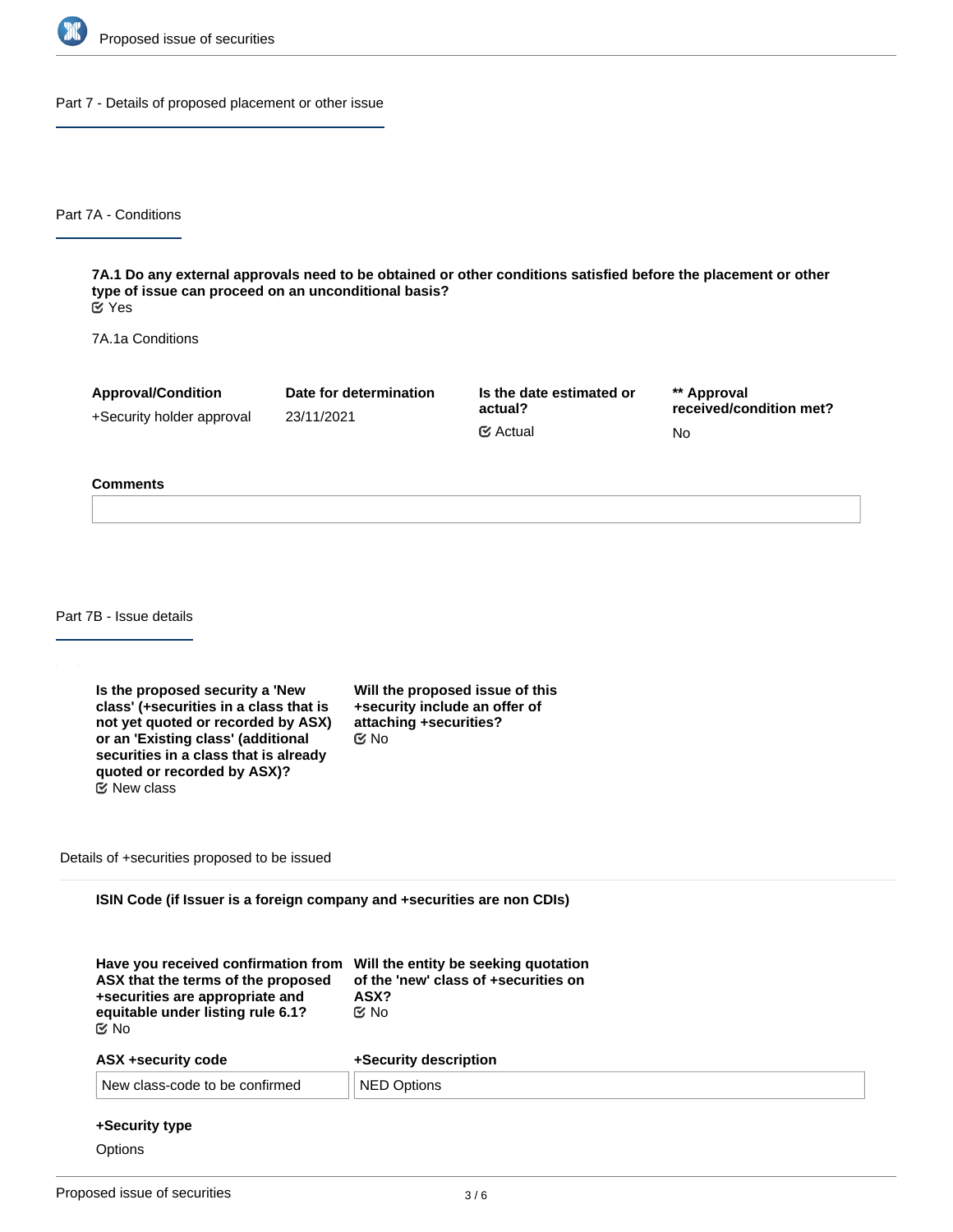

#### **Number of +securities proposed to be issued**

2,500,000

#### **Offer price details**

**Are the +securities proposed to be issued being issued for a cash consideration?** No

# **Please describe the consideration being provided for the +securities**

Options issued in lieu of cash remuneration for services as a director.

### **Please provide an estimate of the AUD equivalent of the consideration being provided for the +securities**

**Will all the +securities issued in this class rank equally in all respects from their issue date?** Yes

Options details

**+Security currency** AUD - Australian Dollar **Exercise price** AUD 0.0400

**Expiry date** 11/10/2025

**Details of the type of +security that will be issued if the option is exercised** ADS : ORDINARY FULLY PAID

#### **Number of securities that will be issued if the option is exercised**

2,500,000

**Please provide a URL link for a document lodged with ASX setting out the material terms of the +securities proposed to be issued or provide the information by separate announcement.**

Part 7C - Timetable

#### **7C.1 Proposed +issue date**

25/11/2021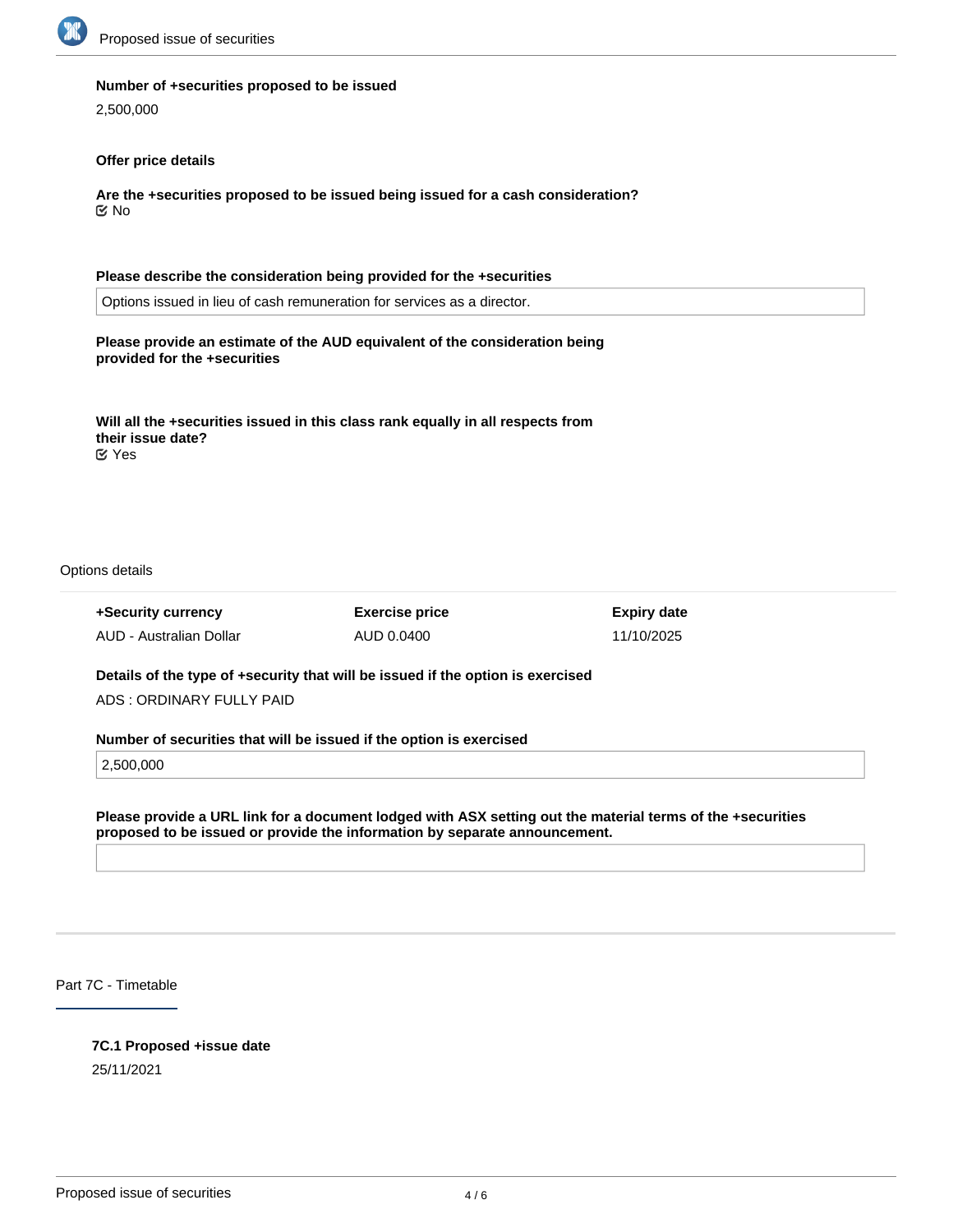

Part 7D - Listing Rule requirements

**7D.1 Has the entity obtained, or is it obtaining, +security holder approval for the entire issue under listing rule 7.1?** No

**7D.1b Are any of the +securities proposed to be issued without +security holder approval using the entity's 15% placement capacity under listing rule 7.1?** No

**7D.1c Are any of the +securities proposed to be issued without +security holder approval using the entity's additional 10% placement capacity under listing rule 7.1A (if applicable)?** No

**7D.2 Is a party referred to in listing rule 10.11 participating in the proposed issue?** Yes

**7D.3 Will any of the +securities to be issued be +restricted securities for the purposes of the listing rules?** No

**7D.4 Will any of the +securities to be issued be subject to +voluntary escrow?** No

Part 7E - Fees and expenses

**7E.1 Will there be a lead manager or broker to the proposed issue?** No

**7E.2 Is the proposed issue to be underwritten?** No

**7E.4 Details of any other material fees or costs to be incurred by the entity in connection with the proposed issue** N/A

Part 7F - Further Information

#### **7F.01 The purpose(s) for which the entity is issuing the securities**

2,500,000 options to be issued to Andrew Dyer, a non-executive director, in lieu of cash remuneration for his services as a director.

**7F.1 Will the entity be changing its dividend/distribution policy if the proposed issue proceeds?** No

**7F.2 Any other information the entity wishes to provide about the proposed issue**